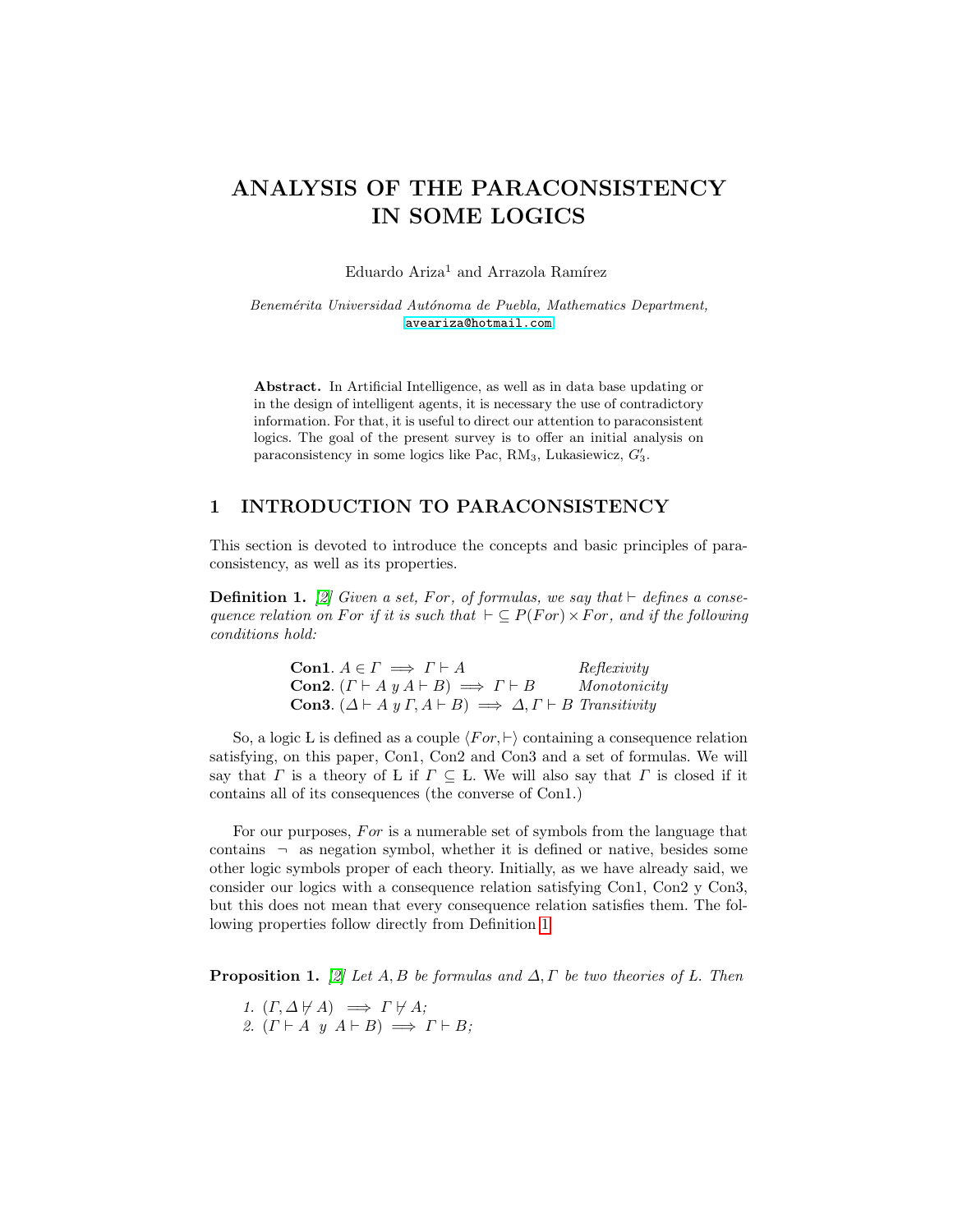3.  $(\Gamma \vdash A \ y \ \Gamma, A \vdash B) \implies \Gamma \vdash B$ .

- <span id="page-1-0"></span>**Definition 2.** 1. We will say that a theory  $\Gamma$  is contradictory, with respect to  $\neg$ , if there exists a formula A such that  $\Gamma \vdash A$  y  $\Gamma \vdash \neg A;$ 
	- 2. We say that a theory  $\Gamma$  is trivial if  $\forall A : \Gamma \vdash A;$
	- 3. We say that a theory is explosive if, when adding to it any couple of contradictory formulas, the theory becomes trivial;
	- 4. We say that a logic L is contradictory (trivial, explosive) if all of its theories are contradictory (trivial, explosive).

The empty theory will be required due to the next property.

**Proposition 2.** [\[2\]](#page-10-0)A logic L is contradictory (trivial, explosive) if and only if the empty theory is contradictory (trivial, explosive).

On Definition [2](#page-1-0) they were established the concepts of a logic being contradictory, trivial or explosive; It is natural to ask whether all logics can be classified among these three types of logics. The following principles give an affirmative answer to this question.

#### Principle of non-contradiction (PNC)

L is not contradictory.  $\exists \Gamma : \forall A : (\Gamma \not\vdash A \text{ or } \Gamma \not\vdash \neg A)$ 

Principle of non-triviality (PNT)

L is not trivial.  $\exists \Gamma : \exists B : (\Gamma \nvDash B)$ 

### Principle of explosion or Pinciple of pseudo-scotus (PPS)

L is explosive.  $\forall \Gamma : \forall A : \forall B : (\Gamma, A, \neg A \vdash B)$ 

#### 1.1 PARACONSISTENCY

Newton da Costa in [\[5\]](#page-10-1) and S. Jaskowski in [\[6\]](#page-10-2), founders of the paraconsistent logic, propose to study logics in which one can introduce non-trivial contradictory theories. The result is contained in two definitions: The first one is based on the existence of non-trivial contradictory theories.

We say that the logic L is paraconsistent if

1.1 
$$
\exists \Gamma : \exists A : \exists B : (\Gamma \vdash A, \Gamma \vdash \neg A \vee \Gamma \not\vdash B)
$$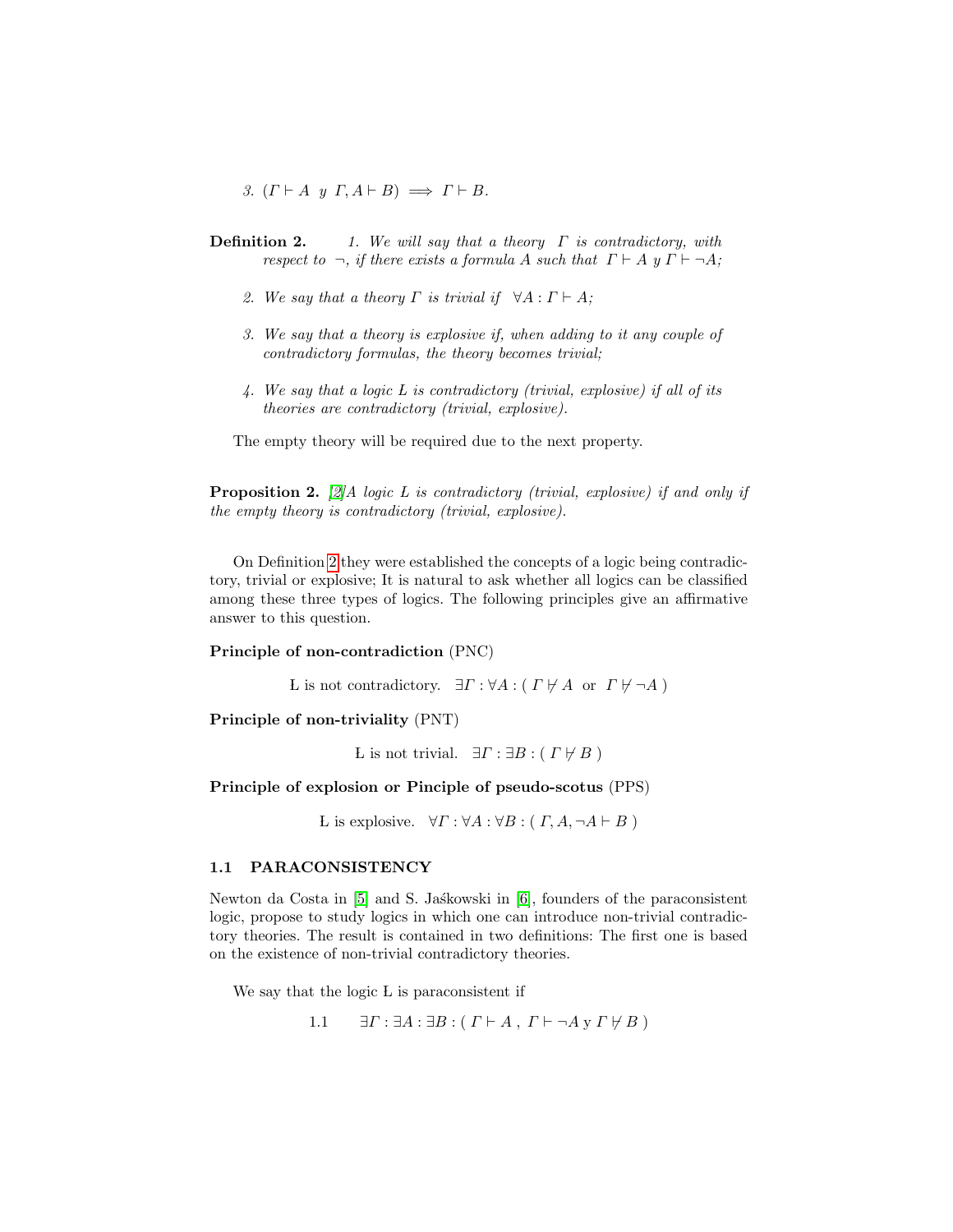The second definition is based on the existence of non-explosive theories.

We say that the logic L is paraconsistent if

1.2  $\exists \Gamma : \exists A : \exists B : (\Gamma, A, \neg A \not\vdash B)$ 

From Definition 1.1, the concept of paraconsistency does not reject the Principle of Non-Contradiction, but, from Definition 1.2, will reject the Principle of Explosion.

Proposition 3. [\[2\]](#page-10-0) Definitions 1.1 and 1.2 are equivalent.

Definition 3. [\[2\]](#page-10-0)

- 1. We will say that the formulas A, B are equivalent if one implies the other and viceversa, that is:  $A \vdash B$  and  $B \vdash A$ ;
- 2. In a similar way, the theories  $\Gamma$  and  $\Delta$  are equivalent if:

 $(\forall A \in \Gamma : \Delta \vdash A) \ y (\forall B \in \Delta : \Gamma \vdash B).$ 

From the previous definition, we obtain the following property.

**Proposition 4.** [\[2\]](#page-10-0) Let L be a paraconsistent logic. Then not all of its contradictions are equivalent.

To assume the existence of paraconsistent logics implies assuming the existence of some non-explosive theories. In particular, we do not want the empty theory to be explosive, since it will be convenient to use it in some theoretical proofs.

On the other hand, the triviality is of importance for the study of paraconsistency, since it is of interest to know to what extent a logic can be turned trivial.

<span id="page-2-0"></span>**Proposition 5.** [\[2\]](#page-10-0) If a logic is explosive, then it is finitely trivializable; this means, it has a finite trivial theory.

Let us take Proposition [5](#page-2-0) to the extreme of having a unique formula which trivializes any theory.

**Definition 4.** We say that the logic  $L$  has a bottom particle if there exists a formula  $C \in L$  such that it, by itself, makes L trivial. That is;

$$
\exists C : \forall \Gamma : \forall B : (\Gamma, C \vdash B)
$$

In the case that such a formula exists, we denote it by  $\bot$ . Evidently, every logic having a bottom particle as one of its thesis, becomes trivial. We have a reformulation of The Principle of explosion .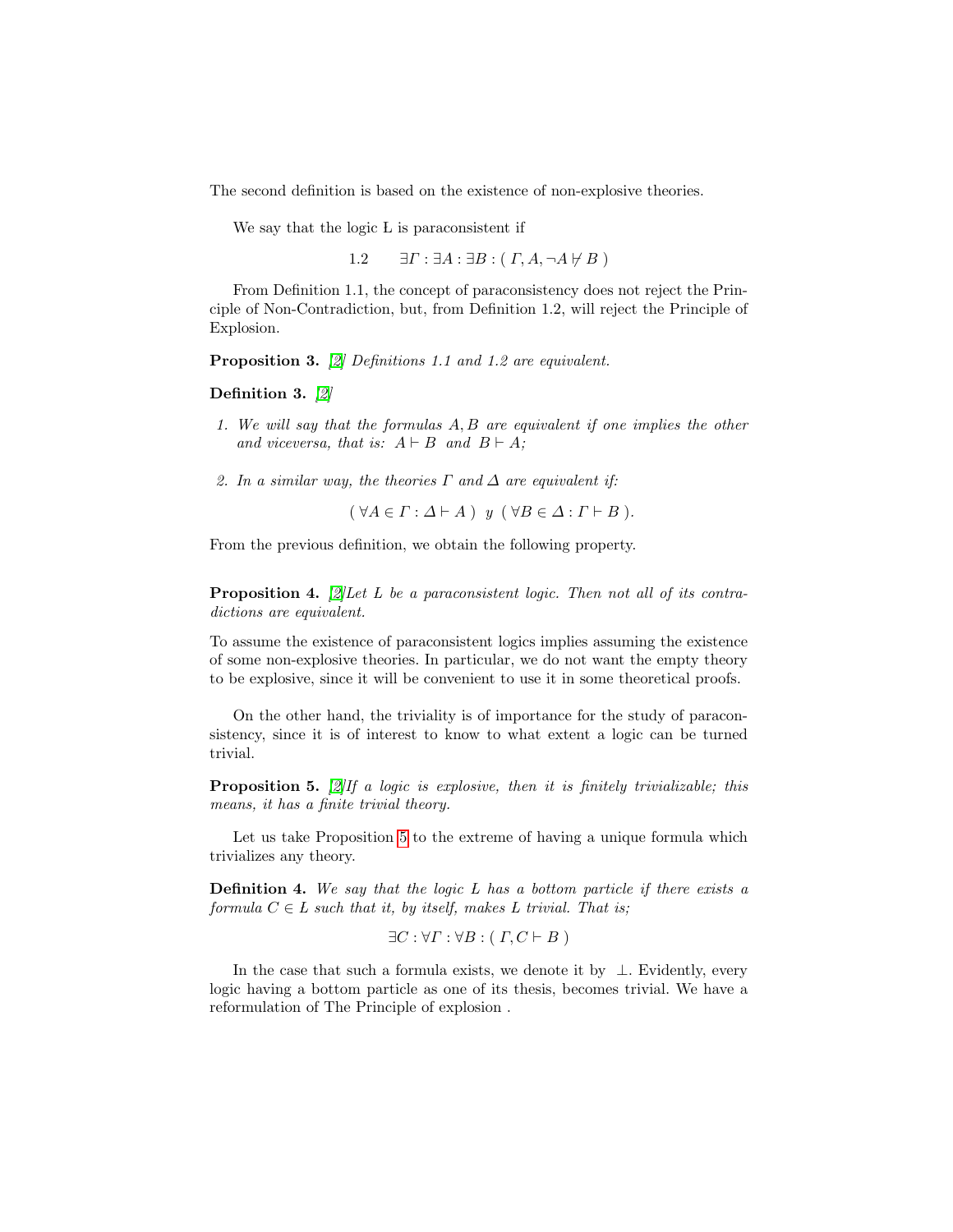#### Principle of ex falso

#### L has a bottom particle

Later we will see that the ex-contradictions are not necessarily the same as the ex falso.

Definition 5. We say that a logic has a top particle if there exists a formula C, in L, that is consequence of each of its theories, that is:

$$
\exists C : \forall \Gamma : (\Gamma \vdash C)
$$

In case it exists, we denote the top particle by  $\top$ . Any thesis of a logic is a top particle. It is easy to see that the addition of a top particle to a given theory is pretty innocuous.

**Definition 6.** We say that the logic  $L$  has strong negation (or supplementary negation) if there exists a scheme  $\mu(A)$ , that depends only upon A, such that:

- a)  $\exists A : \mu(A)$  is not a bottom particle
- b)  $\forall A : \forall \Gamma : \forall B : (\Gamma, A, \mu(A) \vdash B)$

We will denote the strong negation by  $\mu(A) = \sim A$ . The parallel definition of contradictory theory with respect to ∼ becomes clear, furthermore we have the supplementary version of PPS.

#### Principle of ex contradiction (sPPS)

L has strong negation

<span id="page-3-0"></span>Proposition 6. [\[2\]](#page-10-0)

- 1. If a logic has a bottom particle or it has strong negation, then it is finitely trivializable;
- 2. If a non-trivial logic has the bottom particle, then it accepts strong negation;
- 3. If a logic is explosive and non-trivial, then it is supplementarily explosive (it does satisfies ex falso).

But, we would also like to recognize the form taken by  $\perp$  and  $\sim$ , as well as some reciprocal versions of the assertions in [6.](#page-3-0) In order to do that we need to recognize other connectives that will be very helpful.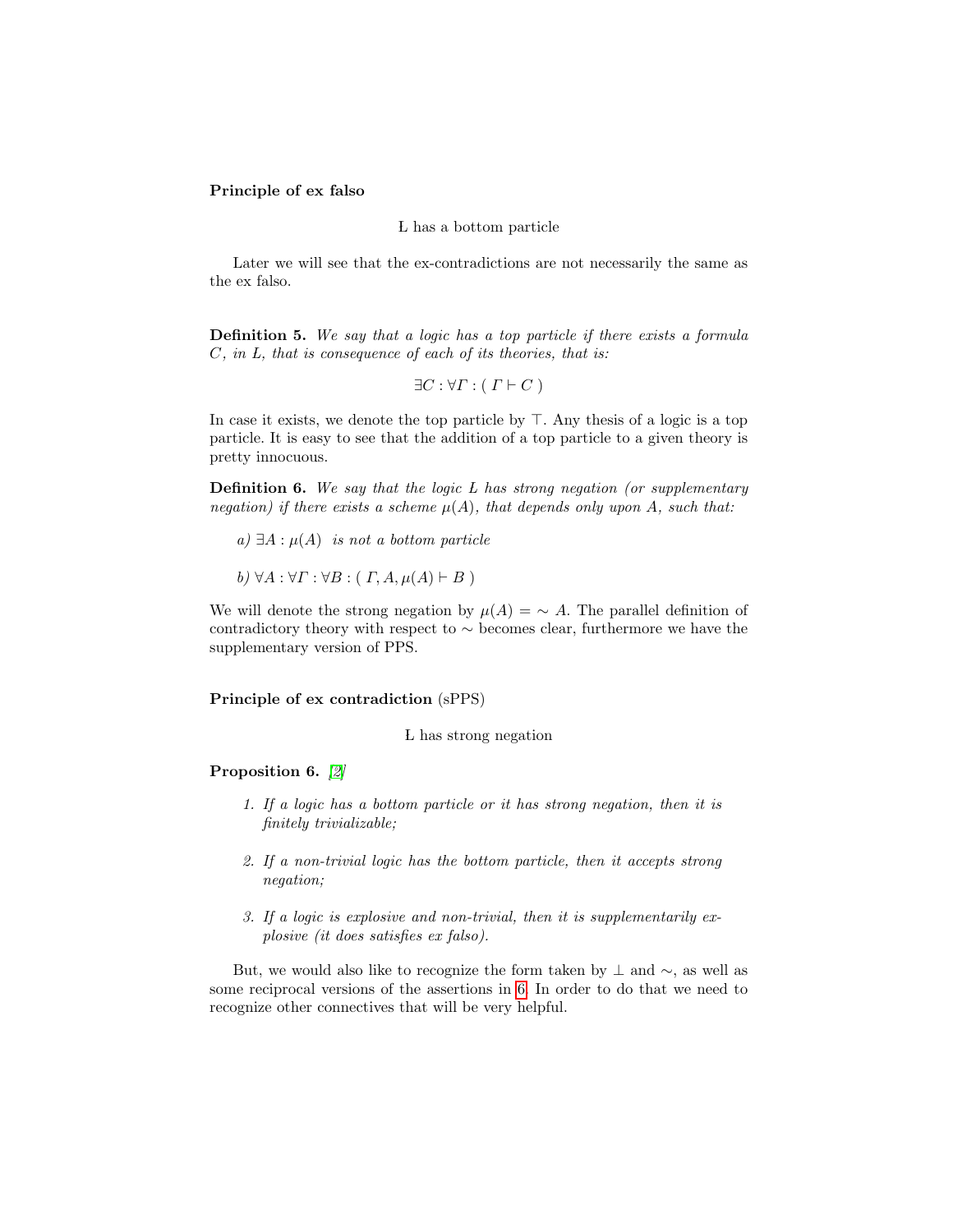**Definition 7.** [\[2\]](#page-10-0) A logic L is said to be left-adjunctive if for any two formulas A and B there is a schema  $\mu(A, B)$ , depending only on A and B, with the following behavior:

a)  $\exists A : \exists B : \mu(A, B)$  is not a bottom particle, and

b)  $\forall A : \forall B : \forall \Gamma : \forall D : (\Gamma, A, B \vdash D \implies \Gamma, \mu(A, B) \vdash D).$ 

Such a formula, in case it exists, will be denoted by  $\mu(A, B) = A \wedge B$ .

<span id="page-4-0"></span>In order to characterize the left-adjunctive logics, we have the following proposition.

**Proposition 7.** [\[2\]](#page-10-0) Let L be a logic. A conjunction in L is left-adjunctive if and only if it respects PC1:

a)  $∃A : ∃B : A ∧ B$  is not a bottom particle, and

b) 
$$
\forall \Gamma : \forall A : \forall B : (\Gamma, A \land B \vdash A \text{ and } \Gamma, A \land B \vdash B).
$$

<span id="page-4-1"></span>We have the following properties.

**Proposition 8.** [\[2\]](#page-10-0) Let L be a left-adjunctive logic. Then

- 1. If  $L$  is finitely trivializable or if  $L$  has strong negation, then it has a bottom particle;
- 2. If L is finitely trivializable, then it inherits the explosive supplement.
- 3. If L respects ex contradiction, then it respects ex Falso.

## 2 ANALYSIS OF SOME LOGICS

In what follows we will give a diagnostic from paraconsistency in some logics. We start with an already known logic called Pac, which is treated in [\[2\]](#page-10-0).

#### 2.1 The Pac logic

Pac is determined by Table [1,](#page-5-0) the designated values are 1 y  $\frac{1}{2}$ . Observe that the connectives  $\vee$  and  $\wedge$  are determined by the functions max and min, respectively. The consequence relation is determined by:

 $\Gamma \vdash B$  if and only if for any valuation  $\nu$  such that  $\nu(A)$  is a designated value, for every formula  $A \in \Gamma$ ,  $\nu(B)$  is also a designated value.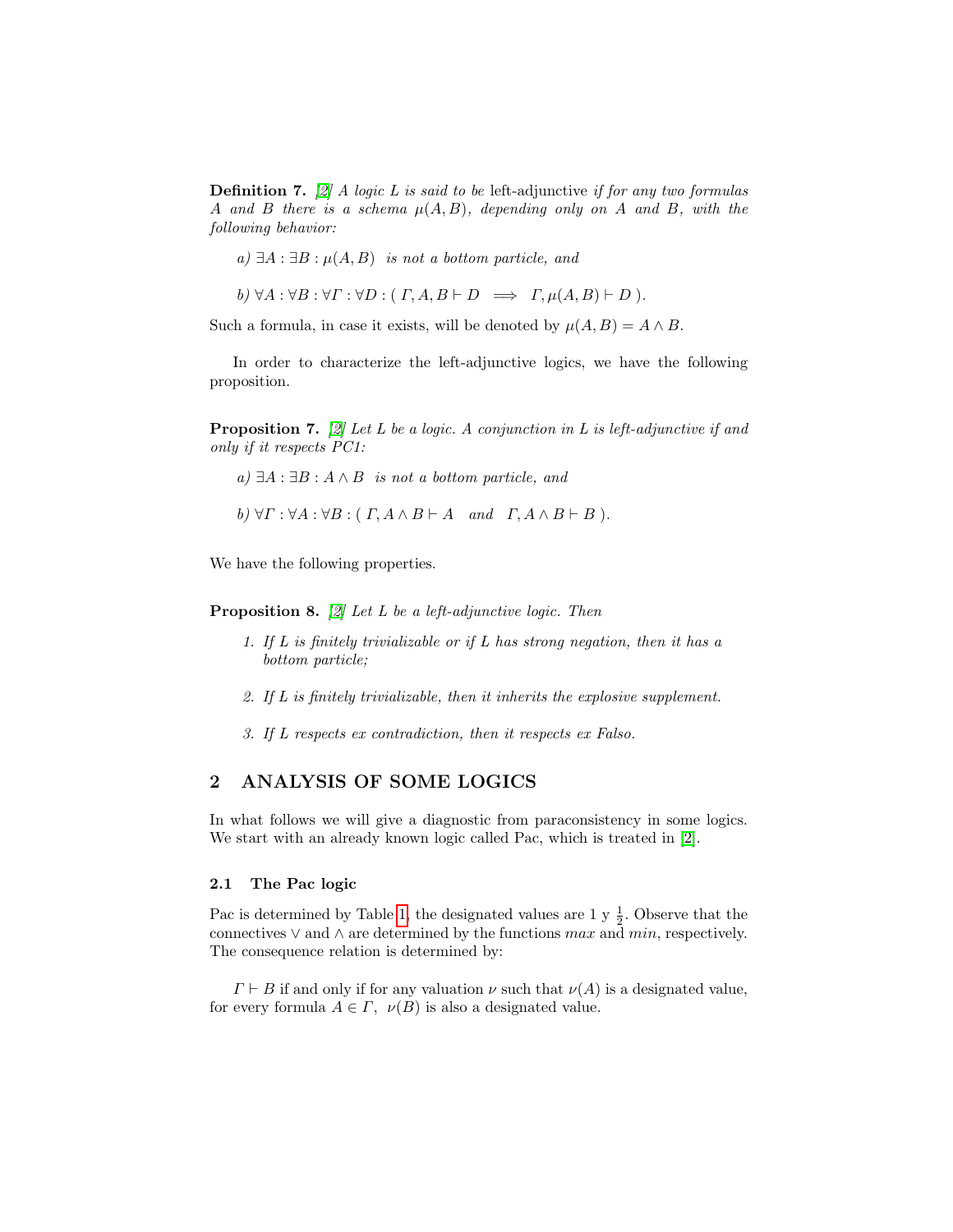<span id="page-5-0"></span>

| Λ                        |                                             | $rac{1}{2}$     |  |  |                |                                             | $\frac{1}{2}$ |  |  |   |                | $-\frac{1}{2}$ 1                              |
|--------------------------|---------------------------------------------|-----------------|--|--|----------------|---------------------------------------------|---------------|--|--|---|----------------|-----------------------------------------------|
| 0 <sup>1</sup>           |                                             | $0 \quad 0$     |  |  | $\overline{0}$ | $0 \frac{1}{2}$ 1                           |               |  |  |   |                | $0$   1   1   1                               |
|                          | $\frac{1}{2}$ 0 $\frac{1}{2}$ $\frac{1}{2}$ |                 |  |  |                | $\frac{1}{2}$ $\frac{1}{2}$ $\frac{1}{2}$ 1 |               |  |  |   |                | $\frac{1}{2}$ 0 $\frac{1}{2}$ 1 $\frac{1}{2}$ |
|                          |                                             | $\frac{1}{2}$ 1 |  |  |                | $\begin{vmatrix} 1 & 1 & 1 \end{vmatrix}$   |               |  |  | 1 | $\overline{0}$ | $\frac{1}{2}$ 1   0                           |
| Table 1. Pac's semantics |                                             |                 |  |  |                |                                             |               |  |  |   |                |                                               |

- Taking  $\nu$ , A, B such that  $\nu(A) = \frac{1}{2}$ ,  $\nu(B) = 0$ . We have that  $A, \neg A \not\vdash B$ . Then, Pac is paraconsistent.
- By looking at the tables, we conclude the non-existence of a schema  $\mu(A)$ , that depends only upon A, such that  $A, \mu(A) \vdash B$ , for every B. Since taking  $\nu(A) = \frac{1}{2}$  and  $\nu(B) = 0$ , then  $\nu(\mu(A)) = \frac{1}{2}$ , therefore Pac does not accept strong negation.
- By proposition [6,](#page-3-0) Pac does not admit a bottom particle
- It can be verified, by means of Proposition [7,](#page-4-0) that Pac is left-adjunctive.
- By proposition [8,](#page-4-1) Pac is not finitely trivializable.

#### 2.2 The Lukasiewicz logic

The semantics of Lukasiewicz logic is determined by Table [2.](#page-5-1)

|               |               | ㅎ             |              |               |
|---------------|---------------|---------------|--------------|---------------|
| 0             | 1             | 1             | $\mathbf{1}$ | $\,1$         |
| $\frac{1}{2}$ | $\frac{1}{2}$ | $\mathbf{1}$  | $\mathbf{1}$ | $\frac{1}{2}$ |
|               | 0             | $\frac{1}{2}$ | 1            | 1             |

<span id="page-5-1"></span>Table 2. Lukasiewics semantics

The conjunction and disjunction connectives are determined by  $\vee = \max$ , and  $\wedge$  = min. The designated value is 1, and the consequence relation is given by: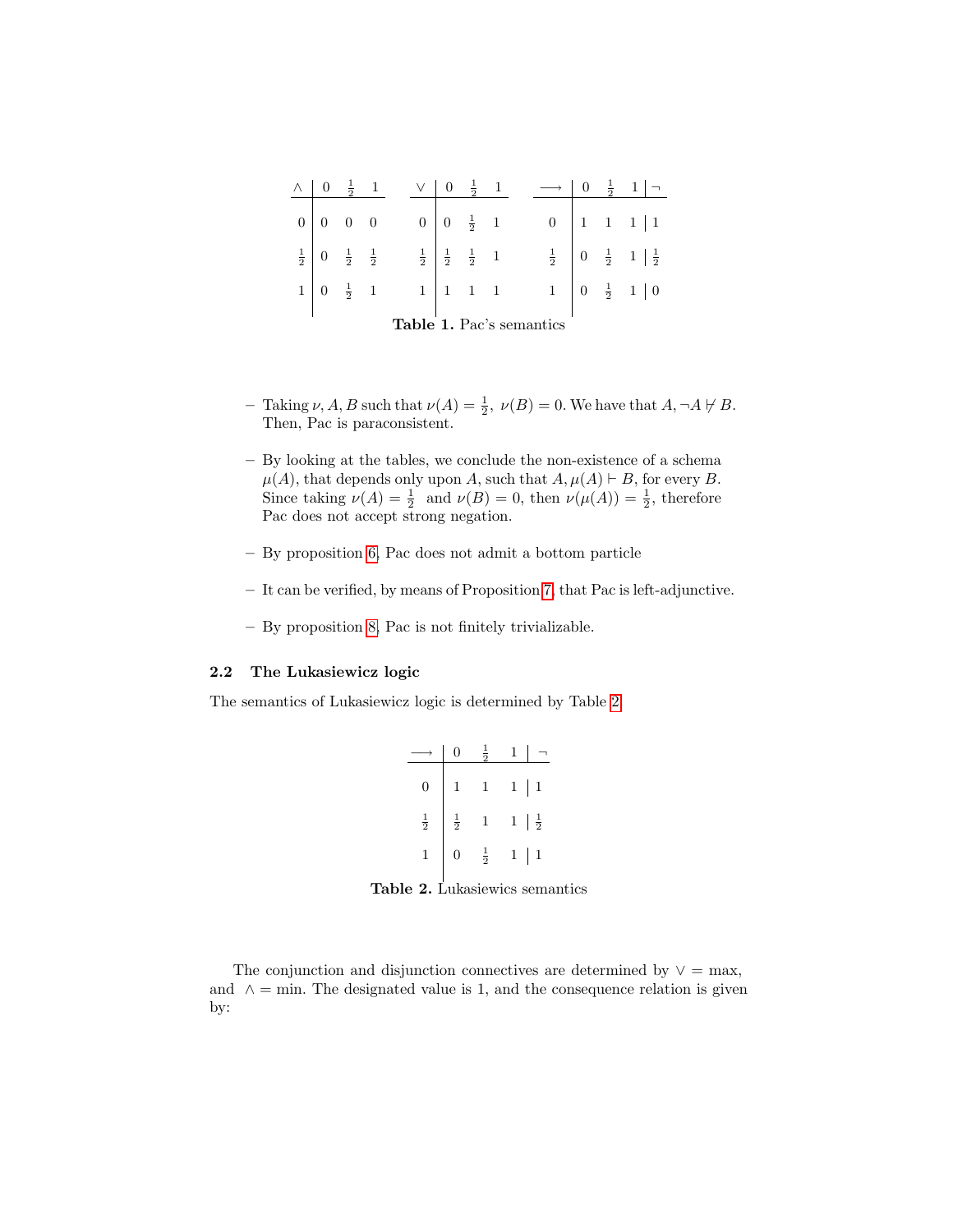$$
\Gamma \vdash_{Luk} A \implies \begin{cases} \nu(A) = 1 \\ \nu(B) = 0 & \text{for some } B \in \Gamma \\ \nu(B) = \frac{1}{2} = A & \text{for some } B \in \Gamma. \end{cases}
$$

- Taking  $\nu$  such that:  $\nu(A) = \frac{1}{2}$  and  $\nu(B) = 0$ , we have  $A, \neg A \not\vdash_{Luk} B$ . Hence Luk is paraconsistent.
- Observe, from Table [2,](#page-5-1) that  $\nu(\neg(A \rightarrow A)) = 0$ , for all valuation  $\nu$ . Then we define the bottom particle as  $\bot := \neg(A \rightarrow A)$
- $-$  By proposition [6,](#page-3-0)  $Luk$  admits strong negation. And for it, we propose  $\sim A := \neg((\neg A \lor A) \longrightarrow A).$
- $Luk$  is left-adjunctive.
- $-$  By proposition [6,](#page-3-0)  $Luk$  es finitely trivializable.

## 2.3 The Logic RM<sup>3</sup>

The semantics of  $RM_3$  is determined by the functions min and max, and the next table.

|               |                | ត             |                                 |
|---------------|----------------|---------------|---------------------------------|
| 0             | $\mathbf{1}$   | 1             | $\mathbf{1}$<br>$\mathbf{1}$    |
| $\frac{1}{2}$ | $\overline{0}$ | $\frac{1}{2}$ | $\frac{1}{2}$<br>$\,1$          |
|               | 0              | 0             | $\mathbf 1$<br>$\boldsymbol{0}$ |
|               |                |               |                                 |

The designated values are 1 and  $\frac{1}{2}$ , and the consequence relation is given by:

$$
\Gamma \vdash_{RM_3} B \iff \begin{cases} \nu(B) & \text{has the designated value} \\ \nu(A) = 0 & \text{for some } A \in \Gamma \\ \nu(A) = \frac{1}{2} = \nu(B) \text{ for some } A \in \Gamma. \end{cases}
$$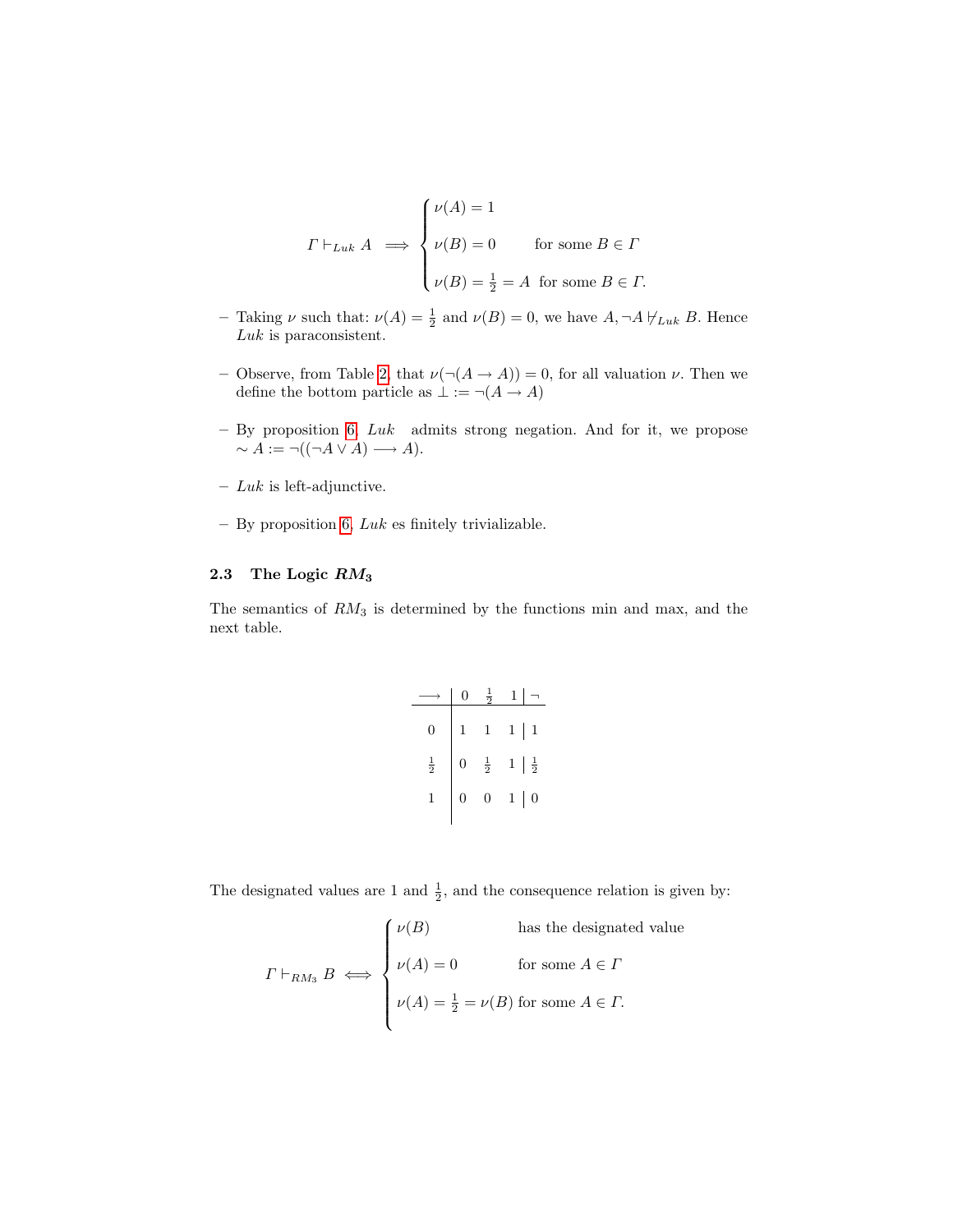- $RM_3$  is paraconsistent, taking  $\nu(A) = \frac{1}{2}$  and  $\nu(B) = 0$ , we conclude that  $A, \neg A \not\vdash B.$
- $RM_3$  is left-adjunctive.
- Observe that any scheme  $\mu(A)$ , that depends only on A, is such that if  $\nu(A) = \frac{1}{2}$ , then  $\nu(\mu(A)) = \frac{1}{2}$ . Then  $RM_3$  does not admit strong negation.
- $-$  By [6,](#page-3-0)  $RM_3$  does not admit a bottom particle.
- By [8](#page-4-1)  $RM_3$  is not finitely trivializable.

#### 2.4 The  $\wp$ -Four logic

The semantics of  $\wp$ -Four is determined by the following tables:

| $A \mid \Box A$                           |  |  |  | $\rightarrow$ 0 1 2 3 $\neg F$   |                                  |                           |  |  | $\wedge_F$ 0 1 2 3              | $V_F$ 0 1 2 3       |                                 |  |  |
|-------------------------------------------|--|--|--|----------------------------------|----------------------------------|---------------------------|--|--|---------------------------------|---------------------|---------------------------------|--|--|
| $0 \mid 0$                                |  |  |  | $0 \mid 3 \mid 3 \mid 3 \mid 3$  |                                  |                           |  |  | $0 \mid 0 \mid 0 \mid 0 \mid 0$ | $0 \ 0 \ 1 \ 2 \ 3$ |                                 |  |  |
| $1 \vert 0$                               |  |  |  | $1 \ 2 \ 3 \ 2 \ 3 \ 3$          |                                  |                           |  |  | 1   0 1 0 1                     |                     | $1 \mid 1 \; 1 \; 3 \; 3$       |  |  |
| $2 \mid 0$                                |  |  |  | $2 \mid 1 \; 1 \; 3 \; 3 \mid 3$ |                                  |                           |  |  | 2 0 0 2 2                       |                     | $2 \mid 2 \mid 3 \mid 2 \mid 3$ |  |  |
| $3 \mid 3$                                |  |  |  |                                  | $3 \mid 0 \; 1 \; 2 \; 3 \mid 0$ | $3 \mid 0 \; 1 \; 2 \; 3$ |  |  |                                 |                     | $3 \mid 3 \mid 3 \mid 3 \mid 3$ |  |  |
| <b>Table 3.</b> The $\wp$ -Four semantics |  |  |  |                                  |                                  |                           |  |  |                                 |                     |                                 |  |  |

The designated value is 3. In this case, the functions min, max do not coincide with the connectives  $\wedge_F$  and  $\vee_F$ ; We have, now, two new functions associated to  $\wedge_F$  y  $\vee_F$ , we will call them  $\min_F$  and  $\max_F$ , respectively. So, the consequence relation is given by:

$$
\Gamma \vdash_F B \iff \begin{cases} \nu(B) = 3 \\ \min_F \{A \in \Gamma\} = 0 \\ \nu(B) = 2 \text{ y } \min_F \{A \in \Gamma\} = 2 \\ \nu(B) = 1 \text{ y } \min_F \{A \in \Gamma\} = 1 \end{cases}
$$

- $\wp$ -Four is paraconsistent; taking  $\nu(A) = 1$  and  $\nu(B) = 0$ , we have that  $A, \lnot_{F} A \not\vdash B.$
- For every valuation  $\nu$ , we have  $\nu(\Box A \wedge_F \neg_F A) = 0$ . Then  $\wp$ -Four accepts a bottom particle ( $\bot := \Box A \wedge_F \neg_F A$ ).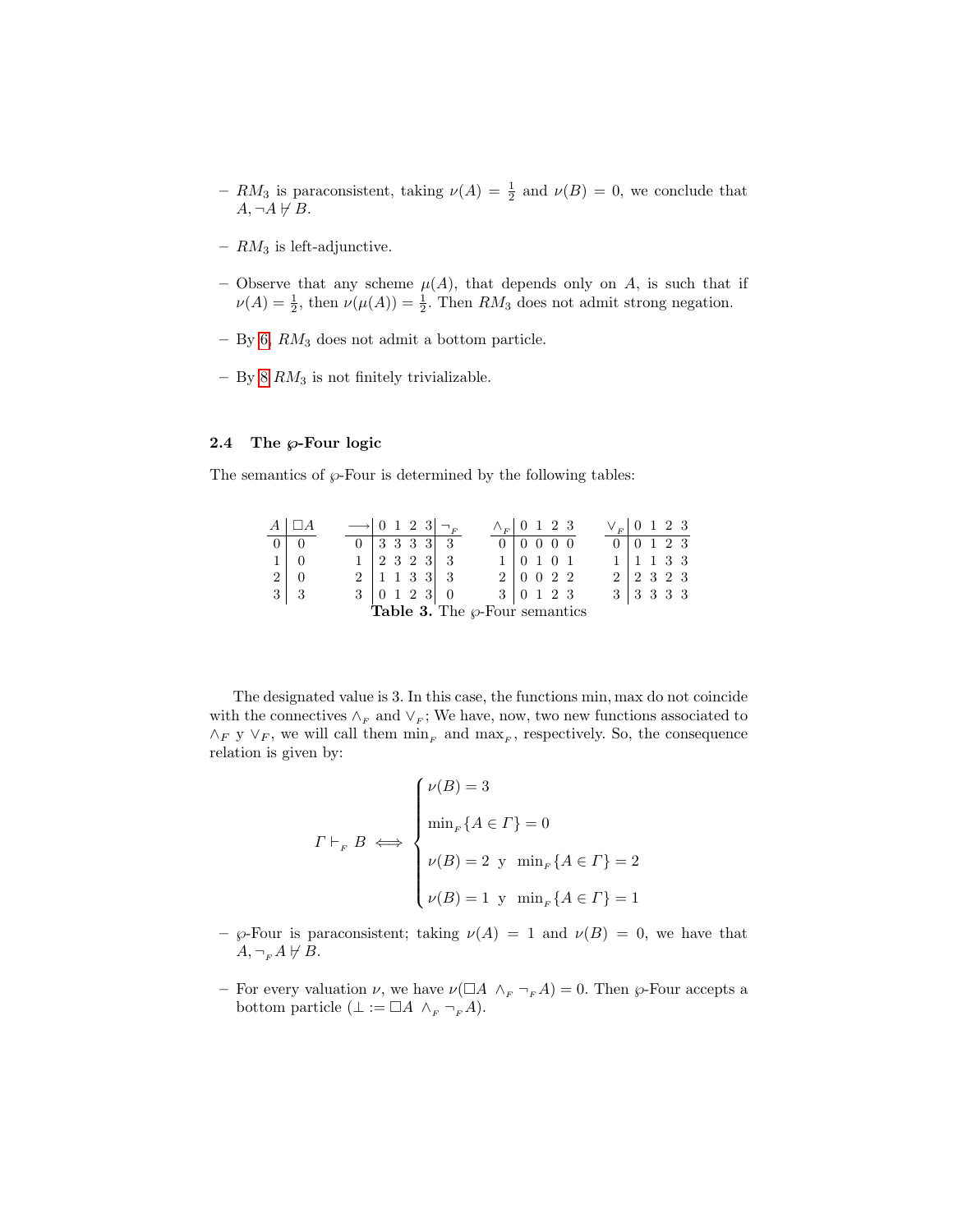- $\wp$ -Four is left-adjunctive.
- $-$  Therefore  $\wp$ -Four accepts strong negation.
- $\wp$ -Four is finitely trivializable.

## 2.5 The  $G'_3$  logic

The  $G_3'$  semantics is determined by Tables [4,](#page-8-0) and the functions  $\wedge := \min y$  $\vee := \max.$ 

<span id="page-8-0"></span>

| 0                                                                                                           |                | $\mathbf{1}$ | $1\vert$ |  |
|-------------------------------------------------------------------------------------------------------------|----------------|--------------|----------|--|
| $\frac{1}{2}$                                                                                               | $\overline{0}$ | $\mathbf{1}$ | $1\vert$ |  |
| $\begin{array}{c c c} 1 & 0 & \frac{1}{2} & 1 & 0 \\ \textbf{Table 4. } G_3' \text{ semantics} \end{array}$ |                |              |          |  |

The designated value is 1, and the consequence relation is determined by:

$$
\Gamma \vdash B \Longleftrightarrow \begin{cases} \nu(B) = 1 \\ \nu(A) = 0, \text{ for some } A \in \Gamma \\ \nu(A) = \frac{1}{2} = \nu(B), \text{ for some } A \in \Gamma \end{cases}
$$

- Taking  $\nu(A) = \frac{1}{2}$  y  $\nu(B) = 0$ , we have  $A, \neg_{G_3'}A \not\vdash B$ . then  $G_3'$  is paraconsistent.
- $G_3$  is left-adjunctive.
- $-$  G'<sub>3</sub> has the bottom particle;  $\bot := \neg_{G_3'}A \land \neg_{G_3'}\neg_{G_3'}A$
- Then  $G'_3$  has strong negation:  $( \sim A := A \longrightarrow (\neg_{G'_3} A \land \neg_{G'_3} \neg_{G'_3} A) )$
- $G'_{3}$  es finitely trivializable.

An important property of  $G_3'$  is that it has the same expressive power than  $Luk$ , this follows from the fact that negation and implication in  $Luk$  can be expressed in terms of negation and implication in  $G_3'$ .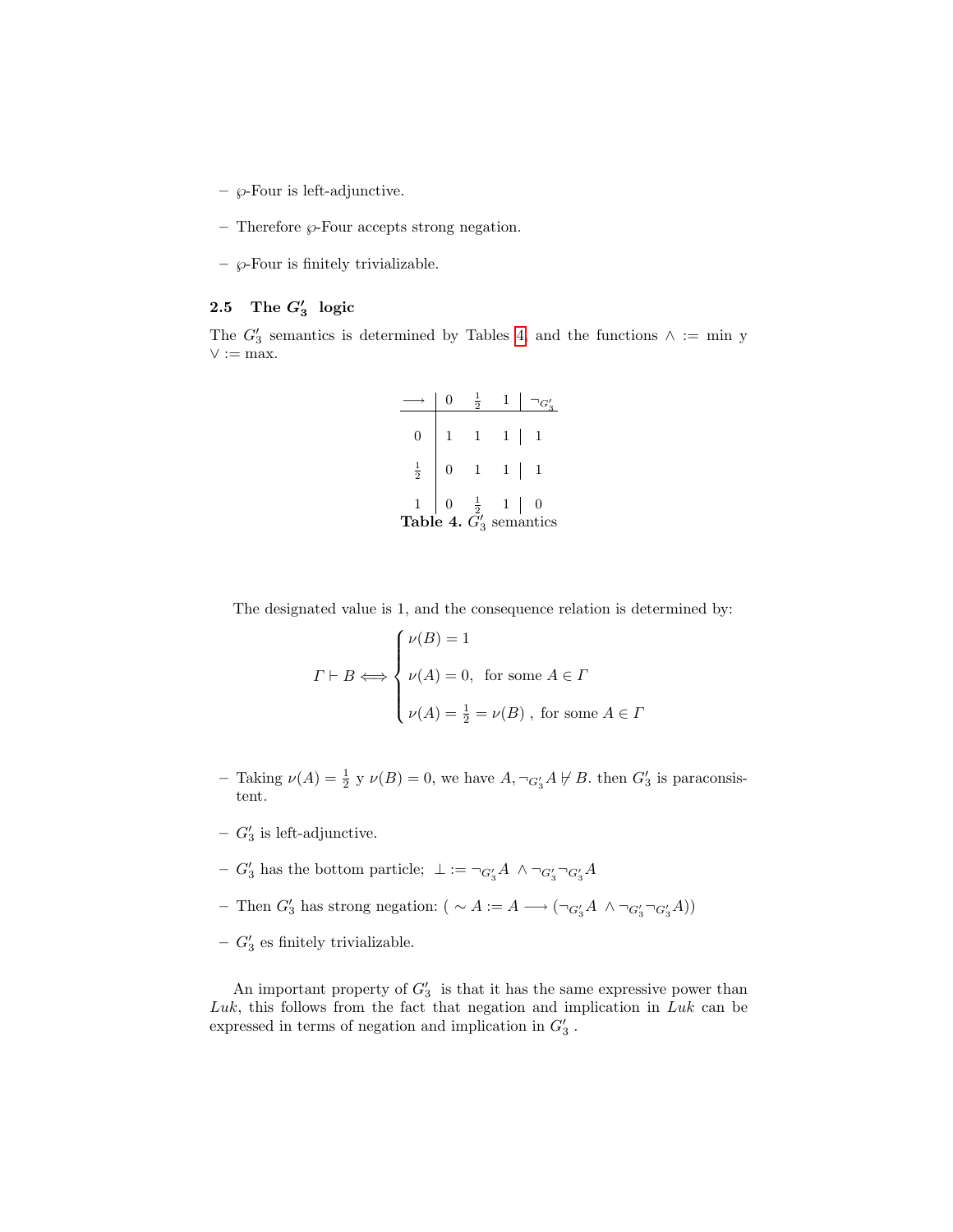$$
\neg_{Luk}A := [A \longrightarrow_{G'_3} (A \land \neg_{G'_3} A)] \land [A \lor (A \longrightarrow_{G'_3} \neg_{G'_3} \neg_{G'_3} A)]
$$

$$
A \longrightarrow_{Luk} B := (A \land \neg_{G'_3} A) \lor (A \longrightarrow_{G'_3} B)
$$

An axiomatization of  $G_3'$  is presented by Osorio et al in [\[4\]](#page-10-3)

## 2.6 The  $C_{\omega}$  logic

For this logic, there is no n-valuation that defines its semantics, hence we present the system  $C_{\omega}$  by means of a Hilbert-style axiomatization. The axioms of  $C_{\omega}$ are:

```
Pos1. A \longrightarrow (B \rightarrow A)Pos2. (A \rightarrow (B \rightarrow C)) \rightarrow ((A \rightarrow B) \rightarrow (A \rightarrow C))Pos3. (A \wedge B) \longrightarrow APos4. (A \wedge B) \longrightarrow BPos5. A \longrightarrow (B \rightarrow A \land B)Pos6. A \longrightarrow (A \lor B)Pos7. B \longrightarrow (A \lor B)Pos8. (A \to C) \longrightarrow ((B \to C) \to ((A \lor B) \to C))C<sub>ω</sub>1. A \vee \neg AC_{\omega}2. \neg\neg A \longrightarrow A
```
The only inference rule is Modus Ponens (MP). The consequence relation is given in proof theory, that is to say:

$$
\Gamma \vdash B \Longleftrightarrow \begin{cases}\n\text{there exist } B_1, \dots, B_n \text{ formulae such that} \\
1. \quad B_n = B \\
2. \quad \text{For each } i = 1, \dots, n \text{ we have that} \\
2.1 \quad B_i \in \Gamma \text{ or} \\
2.2 \quad B_i \text{ is an atom or} \\
2.3 \quad B_i \text{ is direct consequence of precedents } B_j, B_k \text{ under MP.}\n\end{cases}
$$

–  $C_{\omega}$  is left-adjunctive, due to Pos3 y Pos4.

In [\[2\]](#page-10-0), we can see, in particular, the following results: